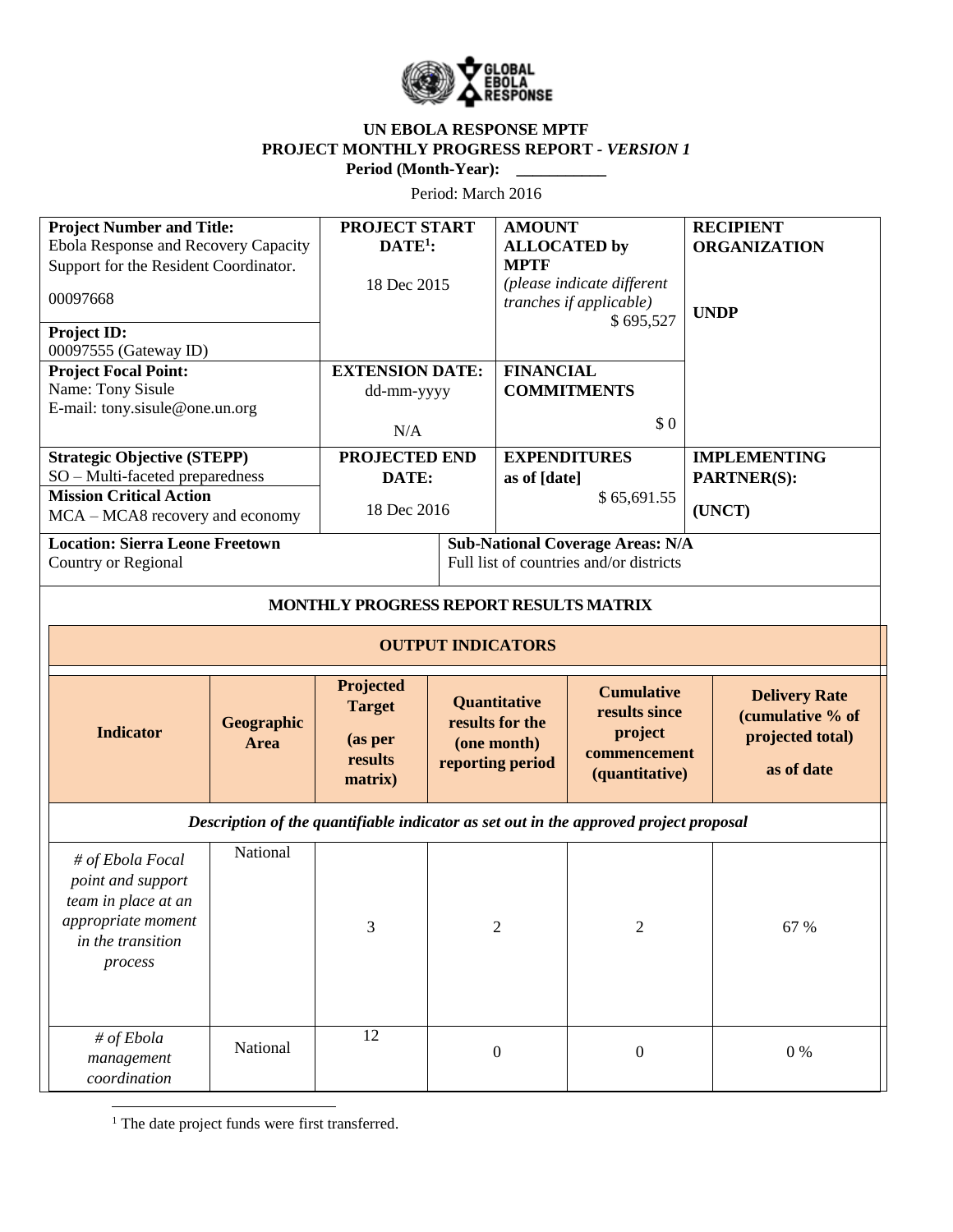

# **UN EBOLA RESPONSE MPTF PROJECT MONTHLY PROGRESS REPORT** *- VERSION 1* **Period (Month-Year): \_\_\_\_\_\_\_\_\_\_\_**

| meetings held                                                                                                                                                                         |          |                          |                  |                  |         |  |  |
|---------------------------------------------------------------------------------------------------------------------------------------------------------------------------------------|----------|--------------------------|------------------|------------------|---------|--|--|
| # of knowledge<br>products (3W/4W<br>mapping, reports,<br>publications,<br>analytical materials)<br>produced to feed the<br>discussion on<br>disaster                                 | National | 3                        | $\boldsymbol{0}$ | $\boldsymbol{0}$ | 0%      |  |  |
| # of programme and<br>policy consultations<br>provided to UN and<br>national institutions,<br>including Office of<br>National Security of<br>Sierra Leone                             | National | 5                        | $\boldsymbol{0}$ | $\mathbf{0}$     | $0\%$   |  |  |
| # of capacity<br>assessment and<br>capacity building<br>events organized for<br>national institutions<br>and UN agencies                                                              | National | $\overline{2}$           | $\boldsymbol{0}$ | $\boldsymbol{0}$ | $0\ \%$ |  |  |
| <b>EFFECT INDICATORS</b> (if available for the reporting period)                                                                                                                      |          |                          |                  |                  |         |  |  |
| % of Resident<br>Representatives of<br>the UN Agencies in<br>Sierra Leone are<br>satisfied with the<br>existing Ebola<br>response and<br>recovery capacities of<br>UN in Sierra Leone | National | <b>Not</b><br>applicable | Setting up       | Setting up       | N/A     |  |  |